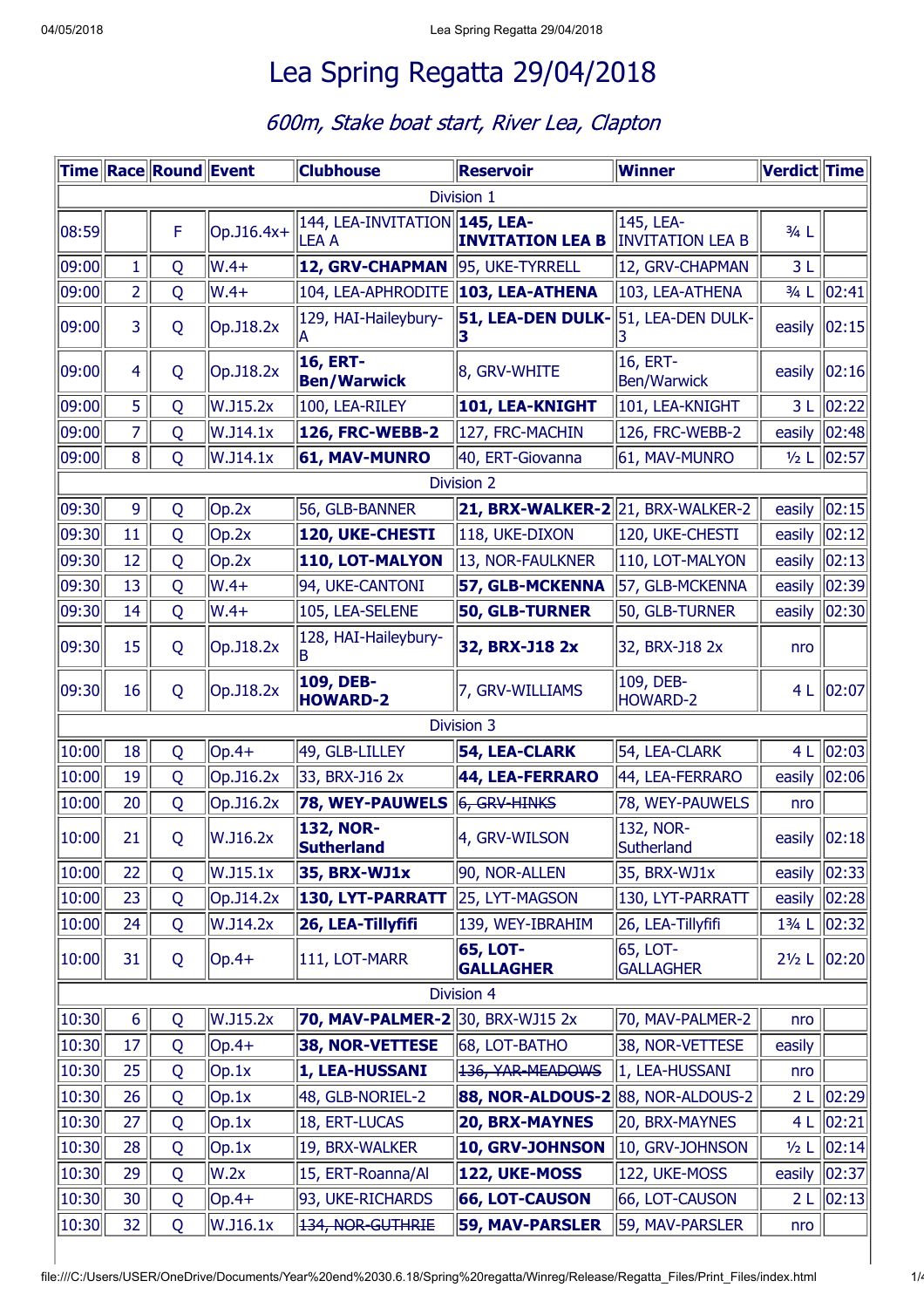04/05/2018 Lea Spring Regatta 29/04/2018

| 10:30      | 33         | Q           | W.J16.1x    | 39, ERT-Thandi                                 | 135, NOR-<br><b>SUTHERLAND</b>                        | 39, ERT-Thandi                                 | nro              |                  |  |  |
|------------|------------|-------------|-------------|------------------------------------------------|-------------------------------------------------------|------------------------------------------------|------------------|------------------|--|--|
| Division 5 |            |             |             |                                                |                                                       |                                                |                  |                  |  |  |
| 11:00      | 10         | Q           | Op.2x       | 119, UKE-ANNAN                                 | 11, GRV-PAGE                                          | 119, UKE-ANNAN                                 | 2L               | 02:01            |  |  |
| 11:00      | 34         | Q           | Op. J18.1x  | 63, MAV-PEEL                                   | 42, LEA-DEN DULK                                      | 42, LEA-DEN DULK                               | $1\frac{1}{2}$ L | 02:11            |  |  |
| 11:00      | 35         | Q           | Op. J18.1x  | 43, LEA-POWELL                                 | 107, DEB-GOODWYN                                      | 43, LEA-POWELL                                 | 3 <sub>L</sub>   | 02:06            |  |  |
| 11:00      | 36         | Q           | Op. J18.1x  | 17, ERT-Luke                                   | 108, DEB-HOWARD                                       | 17, ERT-Luke                                   | easily           | 02:21            |  |  |
| 11:00      | 37         | Q           | W.J18.2x    | 69, MAV-<br><b>MACMAHON</b>                    | 106, DEB-EATON-2                                      | 69, MAV-<br><b>MACMAHON</b>                    |                  | 2 L 02:18        |  |  |
| 11:00      | 38         | Q           | W.J18.2x    | 37, BRX-WJ17 2x<br><b>MARSDEN</b>              | 9, GRV-MAYATT                                         | 37, BRX-WJ17 2x<br><b>MARSDEN</b>              | easily           | 02:22            |  |  |
| 11:00      | 39         | Q           | Op. J15.2x  | 74, MAV-<br><b>CHRISTMAS</b>                   | 112, LYT-SCANLAN                                      | 74, MAV-<br><b>CHRISTMAS</b>                   |                  | 3 L 02:17        |  |  |
| 11:00      | 40         | Q           | Op. J15.2x  | 76, MAV-FASSENFELT                             | 75, MAV-LOGUE-2                                       | 75, MAV-LOGUE-2                                | 2L               |                  |  |  |
| 11:00      | 41         | Q           | Op.J15.2x   | 79, WEY-BENTON                                 | 3, GRV-FULLER                                         | 79, WEY-BENTON                                 | nro              |                  |  |  |
|            |            |             |             |                                                | Division 6                                            |                                                |                  |                  |  |  |
| 11:30      | 42         | S           | Op.2x       | 21, BRX-WALKER-2                               | 119, UKE-ANNAN                                        | 119, UKE-ANNAN                                 |                  | 2 L $ 02:03 $    |  |  |
| 11:30      | 43         | S           | Op.2x       | 120, UKE-CHESTI                                | 110, LOT-MALYON                                       | 110, LOT-MALYON                                | $2\frac{1}{2}$ L | 02:05            |  |  |
| 11:30      | 44         | S           | $W.4+$      | 12, GRV-CHAPMAN                                | 103, LEA-ATHENA                                       | 12, GRV-CHAPMAN                                | easily           |                  |  |  |
| 11:30      | 45         | S           | $W.4+$      | 57, GLB-MCKENNA                                | 50, GLB-TURNER                                        | 50, GLB-TURNER                                 | $1/4$ L          | 02:23            |  |  |
| 11:30      | 46         | S           | W.J15.4x+   | <b>27, LEA-DE</b><br><b>STEFANO</b>            | 47, GRV-JEAL                                          | 27, LEA-DE<br><b>STEFANO</b>                   | 4L               |                  |  |  |
| 11:30      | 47         | S           | $W.J15.4x+$ | 114, FRC-WEBB                                  | <b>81, WEY-</b><br><b>GHAFOORI-</b><br><b>HASHJIN</b> | 81, WEY-<br><b>GHAFOORI-</b><br><b>HASHJIN</b> | nro              |                  |  |  |
| 11:30      | 48         | S           | Op.J14.2x   | 130, LYT-PARRATT                               | 131, WEY-CAMARGO                                      | 130, LYT-PARRATT                               |                  | 1 L $ 02:15 $    |  |  |
|            |            |             |             |                                                | <b>Division 7</b>                                     |                                                |                  |                  |  |  |
| 12:00      | 49         | S           | Op. J14.2x  | 46, LEA-WHITEHEAD<br><b>BROOKES</b>            | 72, MAV-DIXON                                         | 72, MAV-DIXON                                  | $2\frac{1}{2}$ L | 02:15            |  |  |
| 12:00      | 50         | Q           | W.J18.1x    | <b>58, MAV-MILEHAM</b>                         | 138, WEY-KERR-2                                       | 58, MAV-MILEHAM                                |                  | 2 L 02:26        |  |  |
| 12:00      | 51         | Q           | W.J18.1x    | 113, LYT-<br><b>SULLIVAN</b>                   | 98, DEB-EATON                                         | 113, LYT-SULLIVAN                              | nro              |                  |  |  |
| 12:00      | 52         | Q           | W.J18.1x    | 116, DEB-BAKEWELL                              | 97, DEB-BUTLIN                                        | 97, DEB-BUTLIN                                 |                  | 3 L 02:33        |  |  |
| 12:00      | 53         | Q           | W.J18.1x    | 99, DEB-EVERSON                                | 141, DEB-BARNARD-2                                    | 99, DEB-EVERSON                                | 3L               | 02:31            |  |  |
| 12:00      | 54         | S           | Op.J16.1x   | 45, LEA-FERRARO-2                              | 85, NOR-BAKER                                         | 85, NOR-BAKER                                  | nro              |                  |  |  |
| 12:00      | 55         | S           | Op. J16.1x  | 86, NOR-NEWTON-<br><b>INGHAM-2</b>             | 5, GRV-PARFREY                                        | 86, NOR-NEWTON-<br><b>INGHAM-2</b>             |                  | 3 L   02:16      |  |  |
| 12:00      | 56         | S           | $W.J14.4x+$ | <b>22, LYT-</b><br><b>LAMBERTON</b><br>O'NEILL | 23, LYT-HAYES                                         | 22, LYT-<br><b>LAMBERTON</b><br><b>O'NEILL</b> | 1 <sub>L</sub>   | 02:31            |  |  |
| 12:00      | 57         | $\mathsf S$ | $W.J14.4x+$ | 80, WEY-<br><b>PAUWELS-2</b>                   | 67, MAV-BARTON                                        | 80, WEY-PAUWELS-<br>2                          |                  | 4 L 02:30        |  |  |
|            | Division 8 |             |             |                                                |                                                       |                                                |                  |                  |  |  |
| 14:00      | 58         | $\mathsf S$ | Op.1x       | 1, LEA-HUSSANI                                 | 88, NOR-ALDOUS-2                                      | 1, LEA-HUSSANI                                 | easily           | 02:39            |  |  |
| 14:00      | 59         | S           | Op.1x       | 20, BRX-MAYNES                                 | 10, GRV-JOHNSON                                       | 10, GRV-JOHNSON                                | 1 L              |                  |  |  |
| 14:00      | 60         | S           | $ Op.4+$    | 38, NOR-VETTESE                                | 54, LEA-CLARK                                         | 38, NOR-VETTESE                                |                  | 4ft   01:59      |  |  |
| 14:00      | 61         | S           | $Op.4+$     | 66, LOT-CAUSON                                 | <b>65, LOT-</b><br><b>GALLAGHER</b>                   | 65, LOT-<br><b>GALLAGHER</b>                   | 2 <sub>L</sub>   | 02:16            |  |  |
| 14:00      | 62         | S           | W.J15.2x    | 101, LEA-KNIGHT                                | 82, WEY-GHAFOORI-<br>HASHJIN-2                        | 101, LEA-KNIGHT                                | nro              |                  |  |  |
| 14:00      | 63         | S           | W.J15.2x    | 70, MAV-PALMER-2                               | 133, NOR-Lewis-<br><b>Williams</b>                    | 133, NOR-Lewis-<br><b>Williams</b>             |                  | easily $ 02:26 $ |  |  |

file:///C:/Users/USER/OneDrive/Documents/Year%20end%2030.6.18/Spring%20regatta/Winreg/Release/Regatta\_Files/Print\_Files/index.html 2/4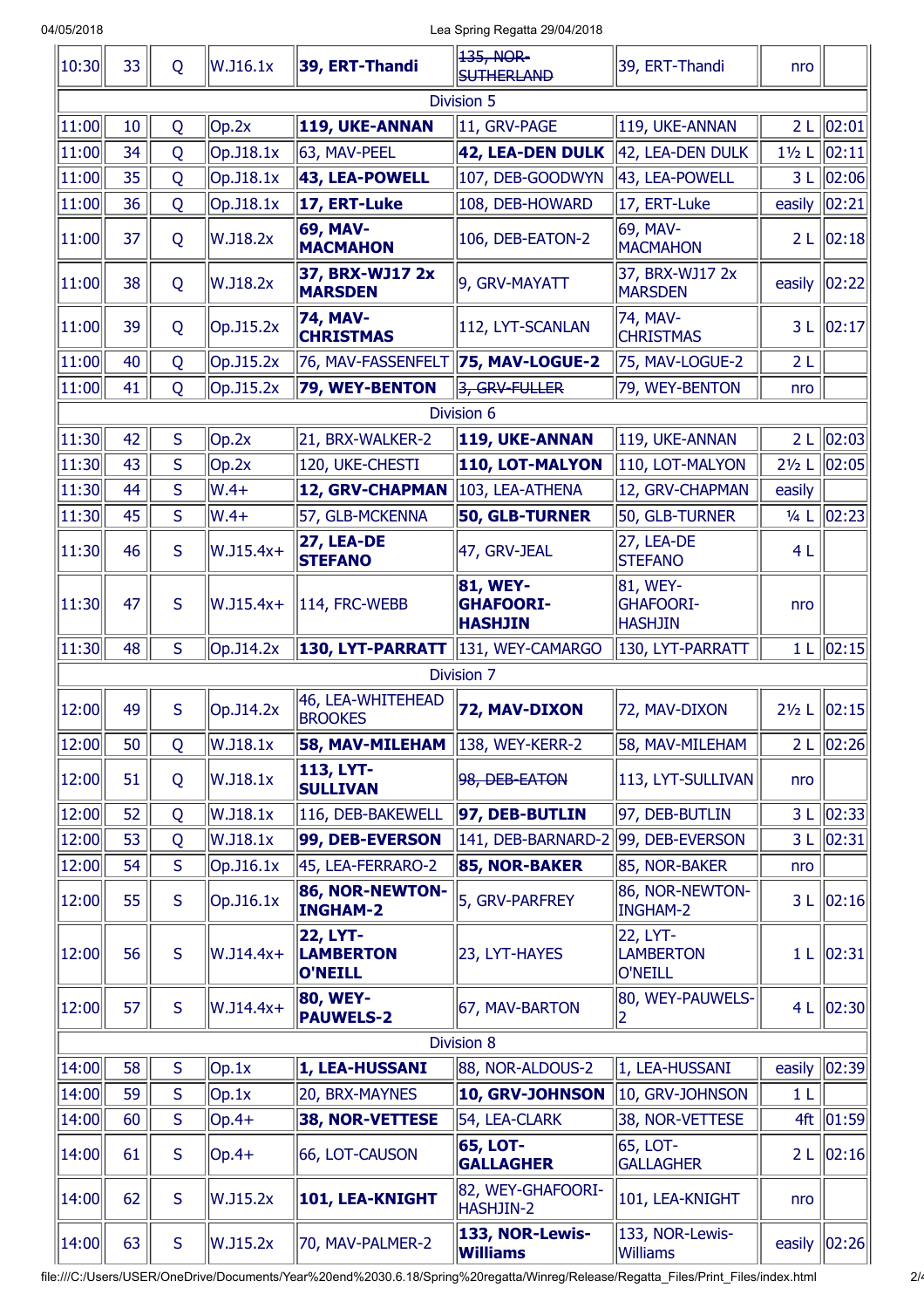04/05/2018 Lea Spring Regatta 29/04/2018

| $\sqrt{14:00}$ | 64 | S            | W.J14.1x     | <b>126, FRC-WEBB-2</b>                | 60, MAV-KNIGHT                      | 126, FRC-WEBB-2                   | easily  | 02:45 |
|----------------|----|--------------|--------------|---------------------------------------|-------------------------------------|-----------------------------------|---------|-------|
| 14:00          | 65 | S            | W.J14.1x     | <b>61, MAV-MUNRO</b>                  | 91, NOR-TUBBY-2                     | 61, MAV-MUNRO                     | 4L      | 02:42 |
|                |    |              |              |                                       | Division 9                          |                                   |         |       |
| 14:30          | 66 | S            | Op. J18.1x   | 42, LEA-DEN DULK                      | 43, LEA-POWELL                      | 43, LEA-POWELL                    | $3/4$ L | 02:01 |
| 14:30          | 67 | S            | Op. J18.1x   | 17, ERT-Luke                          | 41, LEA-AITKEN                      | 41, LEA-AITKEN                    | easily  | 02:07 |
| 14:30          | 68 | S            | W.J16.2x     | 77, WEY-FOULKES                       | <b>71, MAV-KICKHAM</b>              | 71, MAV-KICKHAM                   | nro     |       |
| 14:30          | 69 | S            | W.J15.1x     | 35, BRX-WJ1x                          | 89, NOR-LEWIS<br><b>WILLIAMS</b>    | 35, BRX-WJ1x                      | 3L      | 02:27 |
| 14:30          | 70 | S            | W.J15.1x     | 92, NOR-TUBBY-3                       | 36, BRX-WJ15 1 x<br>IВ              | 36, BRX-WJ15 1 x B                | easily  | 02:41 |
| 14:30          | 71 | S            | W.J14.2x     | 26, LEA-Tillyfifi                     | 140, WEY-PAUWELS-<br>3              | 26, LEA-Tillyfifi                 | 4 L     | 02:33 |
| 14:30          | 72 | S            | W.J14.2x     | <b>125, FRC-</b><br><b>EDWARDS</b>    | 2, GRV-POWELL                       | 125, FRC-<br><b>EDWARDS</b>       | 3L      | 02:37 |
| 14:30          | 73 | S            | Op.MasE.2x   | 55, MBC-BOWMAN<br>(E)                 | 29, BNT-TOSIC (F)                   | 29, BNT-TOSIC (F)                 | 3L      | 02:20 |
| 14:30          | 74 | S            |              | Op.MasE.2x 53, NOR-BAXTER (E)         | 28, BNT-BATES-2<br>(E)              | 28, BNT-BATES-2<br>(E)            | easily  |       |
|                |    |              |              |                                       | Division 10                         |                                   |         |       |
| 15:00          | 75 | S            | W.2x         | 122, UKE-MOSS                         | <b>121, UKE-</b><br><b>CHADWICK</b> | 121, UKE-<br><b>CHADWICK</b>      | 4L      | 02:28 |
| 15:00          | 76 | S            | Op. J18.2x   | 51, LEA-DEN DULK-                     | 16, ERT-Ben/Warwick                 | 51, LEA-DEN DULK-                 | easily  | 02:07 |
| 15:00          | 77 | S            | W.J18.2x     | 69, MAV-<br><b>MACMAHON</b>           | 31, BRX-WJ17 2x<br><b>TROLL</b>     | 69, MAV-<br><b>MACMAHON</b>       | 4L      |       |
| 15:00          | 78 | S            | W.J18.2x     | 37, BRX-WJ17 2x<br><b>MARSDEN</b>     | 117, DEB-EVERSON-2                  | 37, BRX-WJ17 2x<br><b>MARSDEN</b> | easily  | 02:17 |
| 15:00          | 79 | S            | Op. J16.2x   | 44, LEA-FERRARO                       | 73, MAV-ROSE-2                      | 44, LEA-FERRARO                   | nro     |       |
| 15:00          | 80 | S            | Op. J16.2x   | 78, WEY-PAUWELS                       | 84, NOR-NEWTON-<br><b>INGHAM</b>    | 84, NOR-NEWTON-<br><b>INGHAM</b>  | 3L      | 01:58 |
| 15:00          | 81 | S            | Op. J15.2x   | <b>74, MAV-</b><br><b>CHRISTMAS</b>   | 75, MAV-LOGUE-2                     | 74, MAV-<br><b>CHRISTMAS</b>      | 2L      | 02:14 |
| 15:00          | 82 | S            | Op. J15.2x   | 79, WEY-BENTON                        | 24, LYT-DHILLON                     | 24, LYT-DHILLON                   | disq.   |       |
|                |    |              |              |                                       | Division 11                         |                                   |         |       |
| 15:30          | 83 | S            | W.2x         | <b>14, ERT-</b><br>Hannah/Laura       | 137, WEY-Lovatt                     | 14, ERT-<br>Hannah/Laura          | 2L      | 02:25 |
| 15:30          | 84 | S            | Op.J18.2x    | 32, BRX-J18 2x                        | 109, DEB-<br><b>HOWARD-2</b>        | 109, DEB-<br>HOWARD-2             | easily  | 02:06 |
| 15:30          | 85 | S            | $Op.$ J17.1x | 96, LEA-ARNOLD                        | 64, MAV-WISE                        | 64, MAV-WISE                      | 4L      | 02:08 |
| 15:30          | 86 | S            | Op. J17.1x   | 34, BRX-J17 1x                        | 87, NOR-ALDOUS                      | 34, BRX-J17 1x                    | 4L      | 02:14 |
| 15:30          | 87 | S            | W.J16.2x     | <b>132, NOR-</b><br><b>Sutherland</b> | 123, FRC-FIDEGNON-<br>2             | 132, NOR-<br>Sutherland           | easily  | 02:18 |
| 15:30          | 88 | $\mathsf{S}$ | Op.J14.1x    | 52, LEA-WHITEHEAD<br><b>BROOKES-2</b> | <b>124, FRC-HOWDEN</b>              | 124, FRC-HOWDEN                   | 4L      | 02:25 |
| 15:30          | 89 | S            | $Op.$ J14.1x | 83, WEY-DOYLE                         | 62, MAV-LEASHON-<br><b>GERRITS</b>  | 83, WEY-DOYLE                     | nro     |       |
|                |    |              |              |                                       | Division 12                         |                                   |         |       |
| 16:00          | 90 | $\mathsf S$  | W.J18.1x     | <b>58, MAV-MILEHAM</b>                | 113, LYT-SULLIVAN                   | 58, MAV-MILEHAM                   | 3L      | 02:25 |
| 16:00          | 91 | S            | W.J18.1x     | 97, DEB-BUTLIN                        | 99, DEB-EVERSON                     | 99, DEB-EVERSON                   | 1ft     | 02:28 |
| 16:00          | 92 | S            | W.J16.1x     | <b>59, MAV-PARSLER</b>                | 115, FRC-FIDEGNON                   | 59, MAV-PARSLER                   | 4L      | 02:29 |
| 16:00          | 93 | S            | W.J16.1x     | 39, ERT-Thandi                        | 102, LEA-<br><b>SIKORSKA</b>        | 102, LEA-<br><b>SIKORSKA</b>      | easily  | 02:44 |

Ί